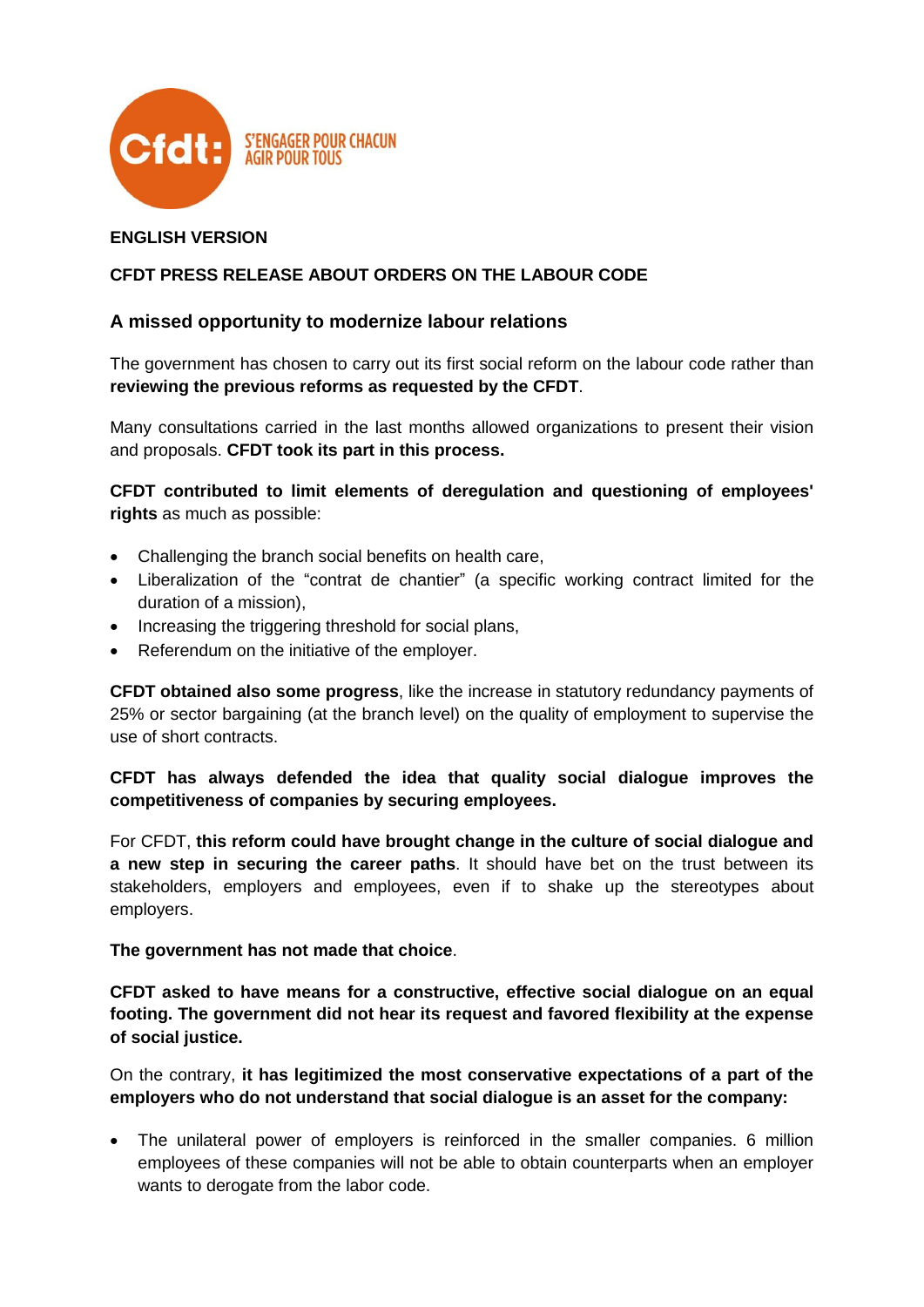- The presence of employee representatives on supervisory boards will not be generalized to all large companies.
- Support of staff trade union representatives by experts will be limited and constrained.

**This reform could have been an opportunity to modernize the functioning of companies** by better sharing information and economic knowledge with employees and their representatives. **It is a missed opportunity to change employers' approach and methods.**

It is in companies, whatever their size that **CFDT will continue to stand with employees to act with them and to build the protections and rights they need.**

#### **SOME ADDITIONAL ANALYSIS**

CFDT was not in favor of further reform of the labour code after the numerous reforms undertaken in the last years.

We believe that companies and social partners need stability and that the effects of the reforms needed to be assessed before new developments are considered.

CFDT requested that this new reform resulting from a commitment of the President of the Republic to be preceded by consultation. This took place. It was in depth.

We discussed it assuming that this was an opportunity to move towards social relations characterized by more maturity, more responsibility, more social democracy. Because it is from the quality of social dialogue that both the well-being of employees and the economic dynamism of companies depend on.

For CFDT, the company is indeed a common good, involving power sharing, confronting logic and seeking compromise between employers and workers represented by trade unions, who are the only ones able to build their collective interest and thus enable balanced social dialogue.

Some flagship measures of the orders on the labour code are in this sense defended by CFDT. But they are unbalanced by other measures that make them dangerous, especially in small companies. This makes the general project a missed opportunity.

CFDT is in favor of developing bargaining at the company level, as close as possible to workers and problems to be solved. At the same time, the regulatory role of the branch (sectoral level) must be strengthened in areas where this is necessary in order to avoid the development of exacerbated competition at the expense of employment and working conditions.

In this respect, we are pleased to have been heard in the consultation and satisfied with the balances found. In particular, we endorse the branch's role on quality of employment issues.

But we cannot accept that the strengthening of companies' negotiations is not accompanied by the necessary means to ensure that negotiations are everywhere balanced and fair: